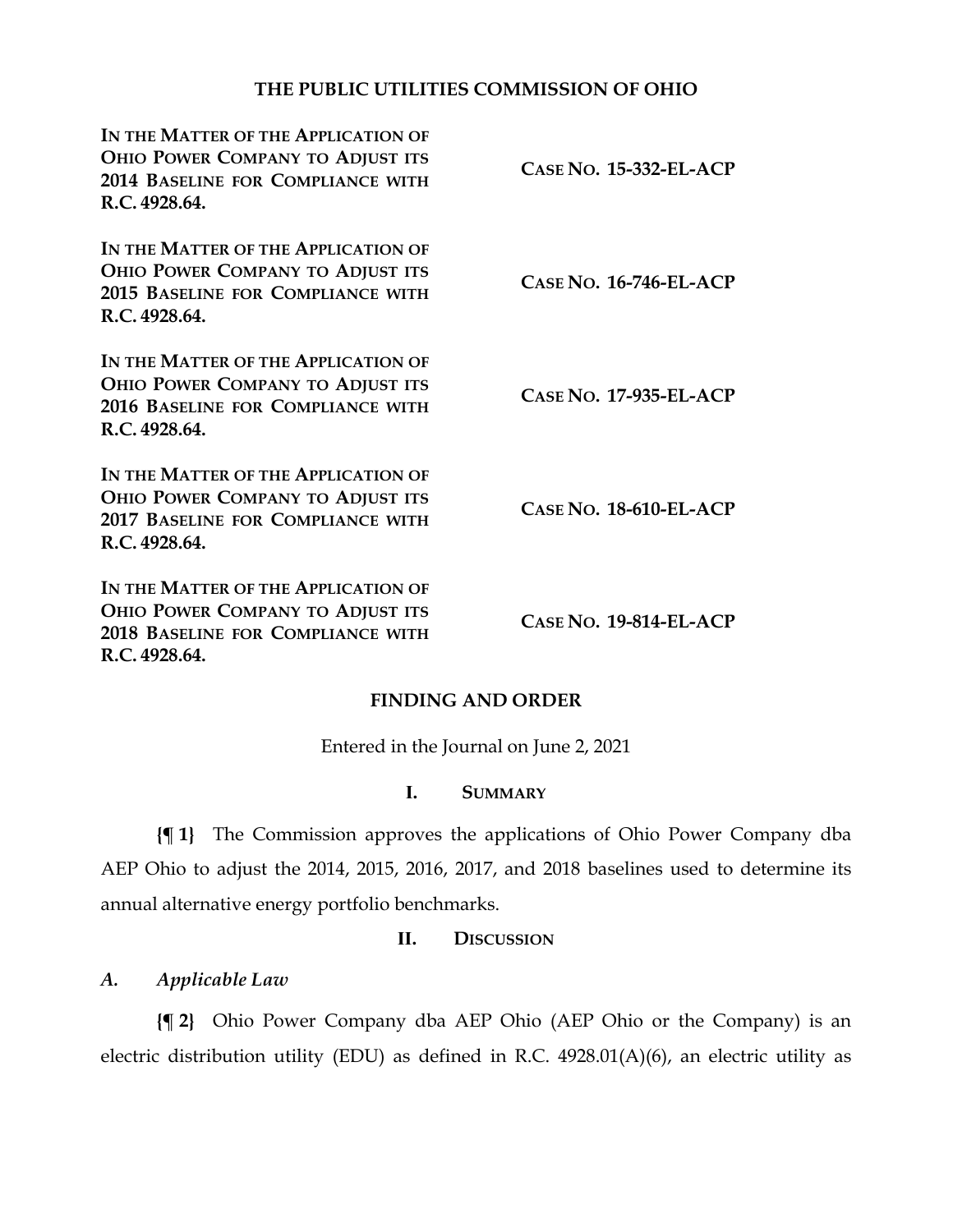defined in R.C. 4928.01(A)(11), and a public utility as defined in R.C 4905.02. As such, AEP Ohio is subject to the jurisdiction of this Commission.

**{¶ 3}** In 2008, the General Assembly enacted Amended Substitute Senate Bill 221 (SB 221), which created an alternative energy portfolio standard (AEPS), as outlined in R.C. 4928.64. Specifically, R.C. 4928.64(B) establishes benchmarks for EDUs to acquire a portion of their electricity supply for retail customers in Ohio from renewable energy resources. The statute provides that the baseline for determining an EDU's compliance with the benchmarks shall be the average of such total kilowatt hours that the utility sold in the preceding three calendar years, except that the Commission may reduce the utility's baseline to adjust for new economic growth in the utility's certified territory. In addition to the AEPS, SB 221 adopted a new energy efficiency/peak demand reduction (EE/PDR) mandate, as found in R.C. 4928.66.

**{¶ 4}** With respect to the baseline for determining compliance with the renewable energy resource requirements, Ohio Adm.Code 4901:1-40-03(B)(3) provides that an electric utility may file an application requesting a reduced baseline to reflect new economic growth in its service territory or service area. The rule requires that any such application include a justification indicating why timely compliance based on the unadjusted baseline is not feasible, a schedule for achieving compliance based on its unadjusted baseline, quantification of a new change in the rate of economic growth, and a methodology for measuring economic activity, including objective measurement parameters and quantification methodologies.

**{¶ 5}** On February 19, 2015, AEP Ohio filed an application to adjust its 2014 baseline, as used to calculate the Company's annual alternative energy portfolio benchmarks, as set forth in Exhibit A attached to the application. AEP Ohio filed an accompanying request for waiver on June 5, 2019.

**{¶ 6}** On April 14, 2016, AEP Ohio filed an application to adjust its 2015 baseline, as used to calculate the Company's annual alternative energy portfolio benchmarks, as set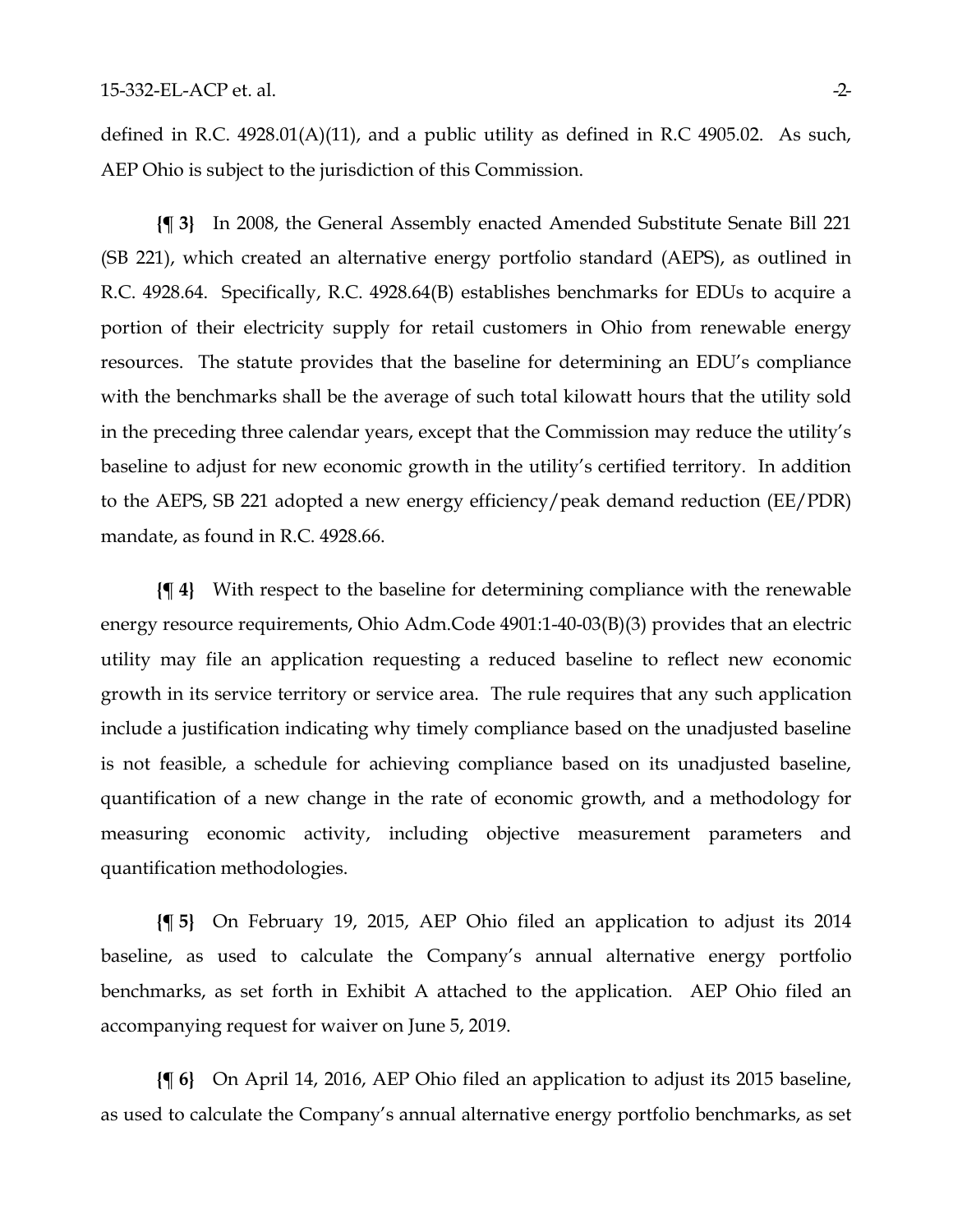forth in Exhibit A attached to the application. AEP Ohio filed an accompanying request for waiver on June 5, 2019.

**{¶ 7}** On April 7, 2017, AEP Ohio filed an application to adjust its 2016 baseline, as used to calculate the Company's annual alternative energy portfolio benchmarks, as set forth in Exhibit A attached to the application. AEP Ohio filed an accompanying request for waiver on June 5, 2019.

**{¶ 8}** On April 13, 2018, AEP filed an application to adjust its 2017 baseline, as used to calculate the Company's annual alternative energy portfolio benchmarks, as set forth in Exhibit A attached to the application. AEP filed an accompanying request for waiver on June 5, 2019.

**{¶ 9}** On February 20, 2019, in Case No. 14-559-EL-ACP, the Commission approved applications to adjust AEP Ohio's 2012 and 2013 baselines used to determine alternative energy portfolio benchmarks. The Commission adopted Staff's recommendation that AEP Ohio be allowed to adjust its baseline for economic development customers receiving discounts through AEP Ohio's Economic Development Rider (EDR).

**{¶ 10}** On April 12, 2019, AEP Ohio filed an application and request for waiver to adjust its 2018 baseline, as used to calculate the Company's annual alternative energy portfolio benchmarks, as set forth in Exhibit A attached to the application.

**{¶ 11}** Regarding the applications filed by AEP Ohio to adjust its 2014–2018 baselines, AEP Ohio seeks approval to reduce the 2014–2018 baselines by excluding the portion of its load associated with the EDR. AEP Ohio acknowledges that, in Case No. 10- 486-EL-ACP, et al., the Commission modified a stipulation and recommendation between Staff and the Company, determining that an economic development load baseline adjustment should only be extended from 2009 through 2011, in order to coincide with the term of the Company's first electric security plan (ESP). *In re Columbus Southern Power Co.*,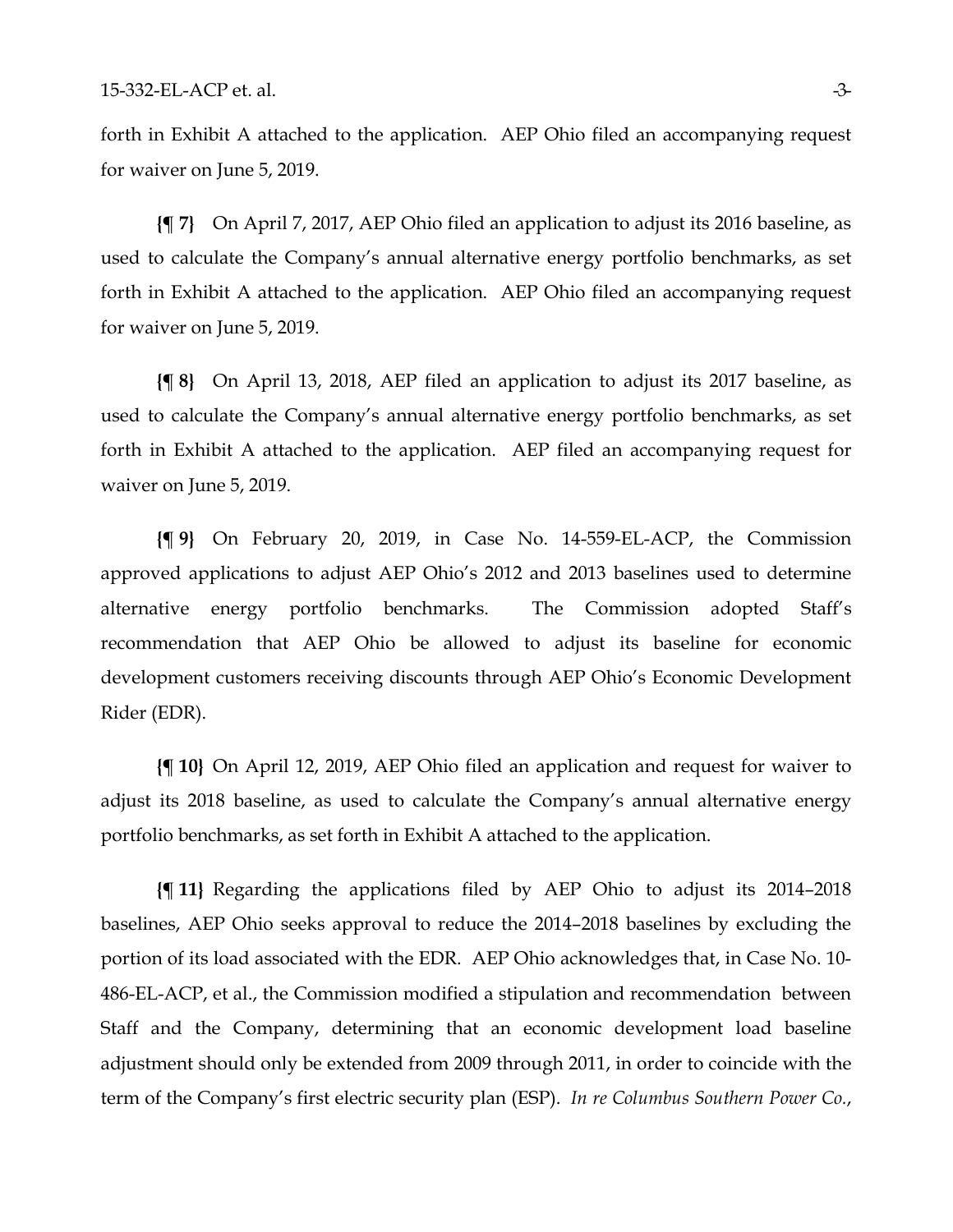Case No. 10-486-EL-ACP, et al., Opinion and Order (Aug. 21, 2013) at 5. In support of its application in the cases designated in the caption of this Finding and Order, AEP Ohio asserts that the same baseline calculation methodology has been approved with respect to its 2012-2014 EE/PDR Action Plan, which extends well beyond the term of the first ESP. *In re Columbus Southern Power Co.*, Case Nos. 11-5568-EL-POR, et al., Opinion and Order (Mar. 21, 2012).

**{¶ 12}** AEP Ohio contends that there is no substantive or logical distinction between the EE/PDR baseline and the AEPS baseline and that the same rationale for excluding new economic growth load applies to both the EE/PDR and AEPS requirements. AEP Ohio emphasizes that both the AEPS and EE/PDR mandates became effective with calendar year 2009, involve calculations of annual benchmark requirements based on the average retail sales from the preceding three years, and allow the Commission to reduce the baseline and benchmark requirements for new economic growth. AEP Ohio asserts that both R.C. 4928.64 and R.C. 4928.66 contain the same baseline adjustment concept and further the goal of avoiding the adverse side effects of promoting economic development in Ohio, such as more burdensome and costly EE/PDR and AEPS mandates. According to AEP Ohio, approval of its requested baseline adjustment will reduce projected compliance costs to the benefit of customers, as reflected in Exhibit B attached to the applications.

**{¶ 13}** Additionally, AEP Ohio submits that, because economic development is beneficial for Ohio, reducing the AEPS baseline for the portion of the load associated with the EDR would be a benefit to the public. AEP Ohio points out that, in approving rate discounts for certain customers under R.C. 4905.31 based on economic development considerations, the Commission has already determined that such discounts attract and retain new load growth that promotes the public interest and advances economic development in the state. AEP Ohio adds that its EE/PDR baselines and its AEPS baselines for 2009 through 2018 used substantially the same set of economic development criteria, which currently track with the load associated with the discounts recovered from all customers through the EDR.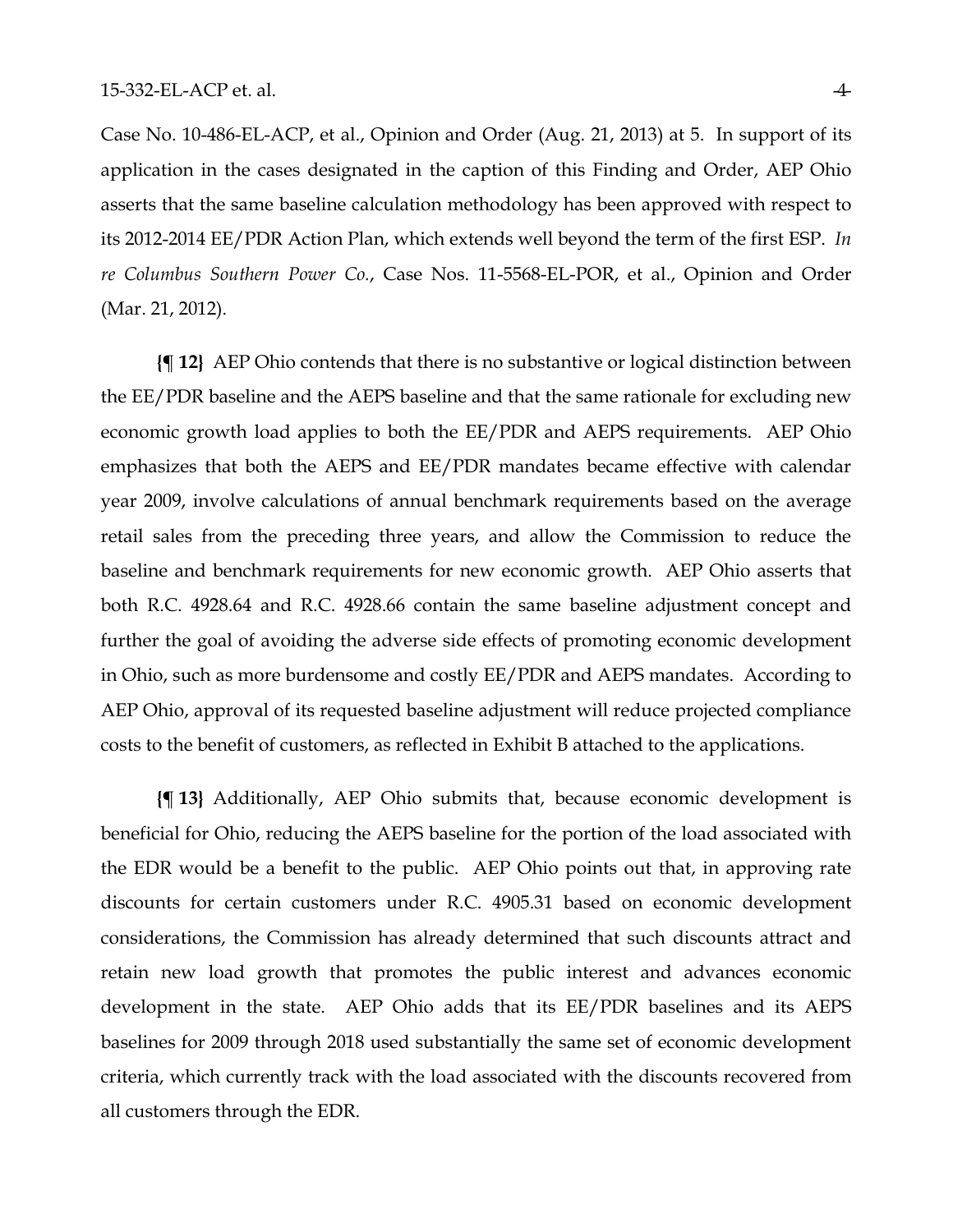**{¶ 14}** Finally, AEP Ohio contends that approval of its requested baseline adjustment for 2014-2018 will reduce projected compliance costs and save customers money. To the extent the foregoing reasons supporting the 2014-2018 baseline adjustment do not fully satisfy the requirements of Ohio Adm.Code 4901:1-40-03(B)(3), AEP requests a waiver of the rule in accordance with Ohio Adm.Code 4901:1-40-02(B).

**{¶ 15}** Accordingly, AEP Ohio requests that the Commission approve its applications, grant any waivers, and confirm that the adjusted AEPS baseline in AEP's 2014-2018 compliance reports are consistent with, and approved under, R.C. 4928.644.

**{¶ 16}** On December 24, 2019, Staff filed findings and recommendations regarding AEP Ohio's baseline adjustment applications for compliance years 2014-2018. According to Staff, the Company asserts that the Commission approved the adjusted baseline in *In re Columbus Southern Power Co.*, Case No. 08-917-EL-SSO, et al., Opinion and Order (Mar. 18, 2009), and that the Company seeks continued approval for compliance years 2014–2018. In each of the cases, Staff adds, AEP Ohio requested a waiver for Ohio Adm.Code 4901:1- 40-03(B)(3), to the extent that that the baseline adjustment application does not satisfy the rule. AEP Ohio observes that the Company contends the Commission has approved its EE/PDR Action plan for 2012-2014, which includes an adjustment in the EE/PDR baseline. As the Company sees no substantive or logical distinction between the EE/PDR baseline and the RPS baseline, Staff notes, AEP Ohio argues that the Commission should approve the requested reduction of its RPS baseline. AEP Ohio further notes the Company's claim that, because economic development is beneficial for Ohio, reducing the RPS baseline for the portion of its load of customers receiving discounts through the Company's EDR is also beneficial for Ohio and the public.

**{¶ 17}** Staff notes that reducing the RPS baseline for the portion of the load of customers receiving discounts through the Company's EDR is permitted by R.C. 4928.644(B). Staff disagrees with the Company's contention that that its Application substantiates the proposed baseline adjustment and reconciles the proposal with the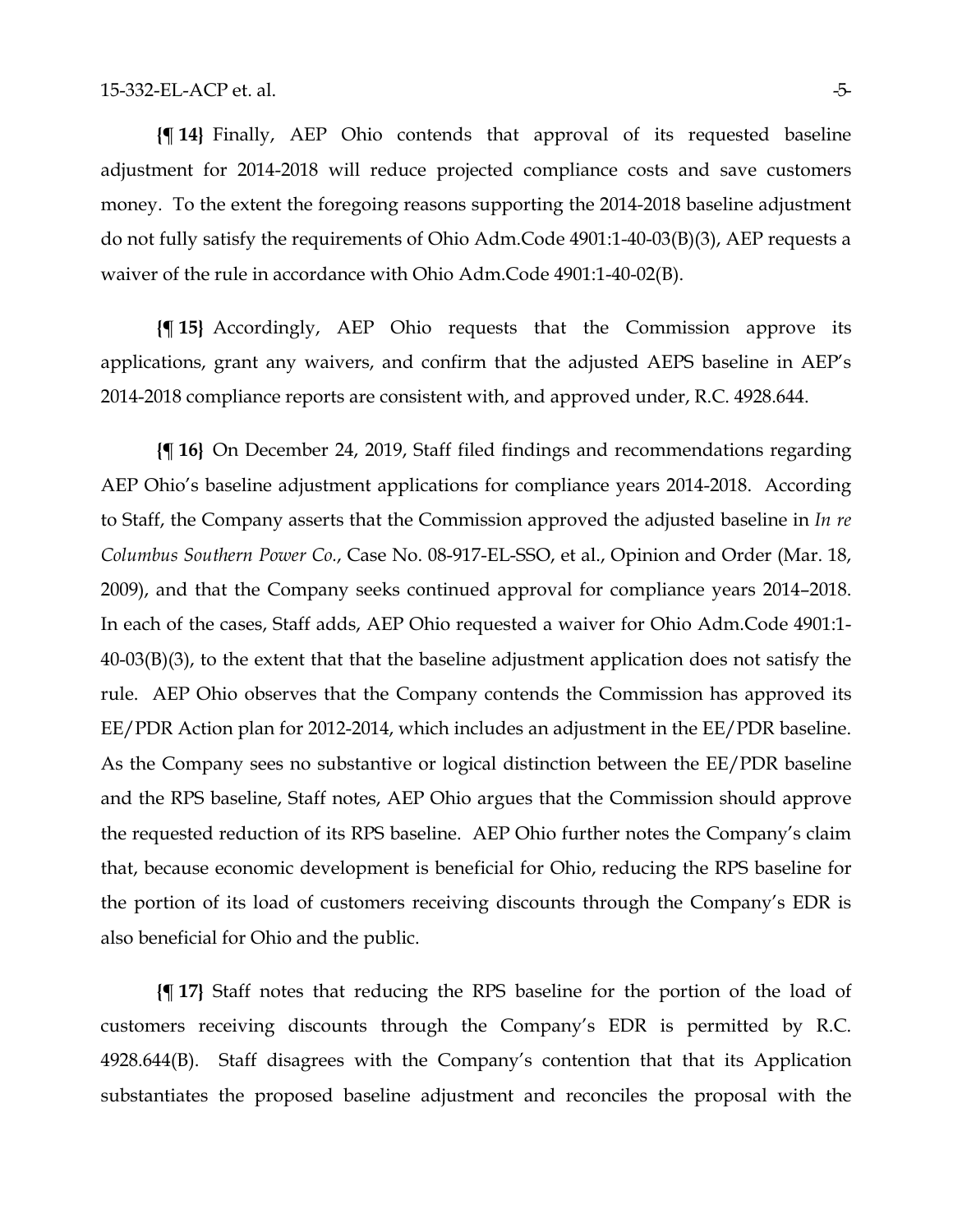controlling statutes, Commission's rules and prior rulings.Staff further observes, however, that AEP Ohio requested a waiver of Ohio Adm.Code 4901:1-40-03(B)(3), to the extent that its applications do not fully satisfy the requirements of Ohio Adm.Code 4901:1- 40-03(B)(3). Staff adds that the Company's proposed baselines for 2014-2018 include adjustments for economic development customers receiving discounts through the Company's EDR.

**{¶ 18}** Staff recommends that the following four requirements of Ohio Adm.Code 4901:1-40-03(B)(3) should be waived. First, a justification indicating why timely compliance based on the unadjusted baseline is not feasible. Second, a schedule for achieving compliance based on its unadjusted baseline. Third, quantification of a new change in the rate of economic growth. Fourth, a methodology for measuring economic activity, including objective measurement and quantification methodologies. Staff concludes that, with Commission approval of the specified waivers, AEP Ohio should be allowed to adjust its 2014-2019 baselines for economic development customers receiving discounts through the Company's EDR.

**{¶ 19}** Upon review of AEP Ohio's applications and Staff's findings and recommendations, the Commission finds that the Company's application to adjust its baselines 2014-2018 baselines, as well as the Company's waiver requests for 2014-2018, should be approved.

#### **III. ORDER**

**{¶ 20}** It is, therefore,

**{¶ 21}** ORDERED, That AEP Ohio's applications for baseline adjustment, as filed on February 19, 2015, April 14, 2016, April 7, 2017, April 13, 2018, and April 12, 2019, be approved. It is, further,

**{¶ 22}** ORDERED, That AEP Ohio's requests for waiver be approved.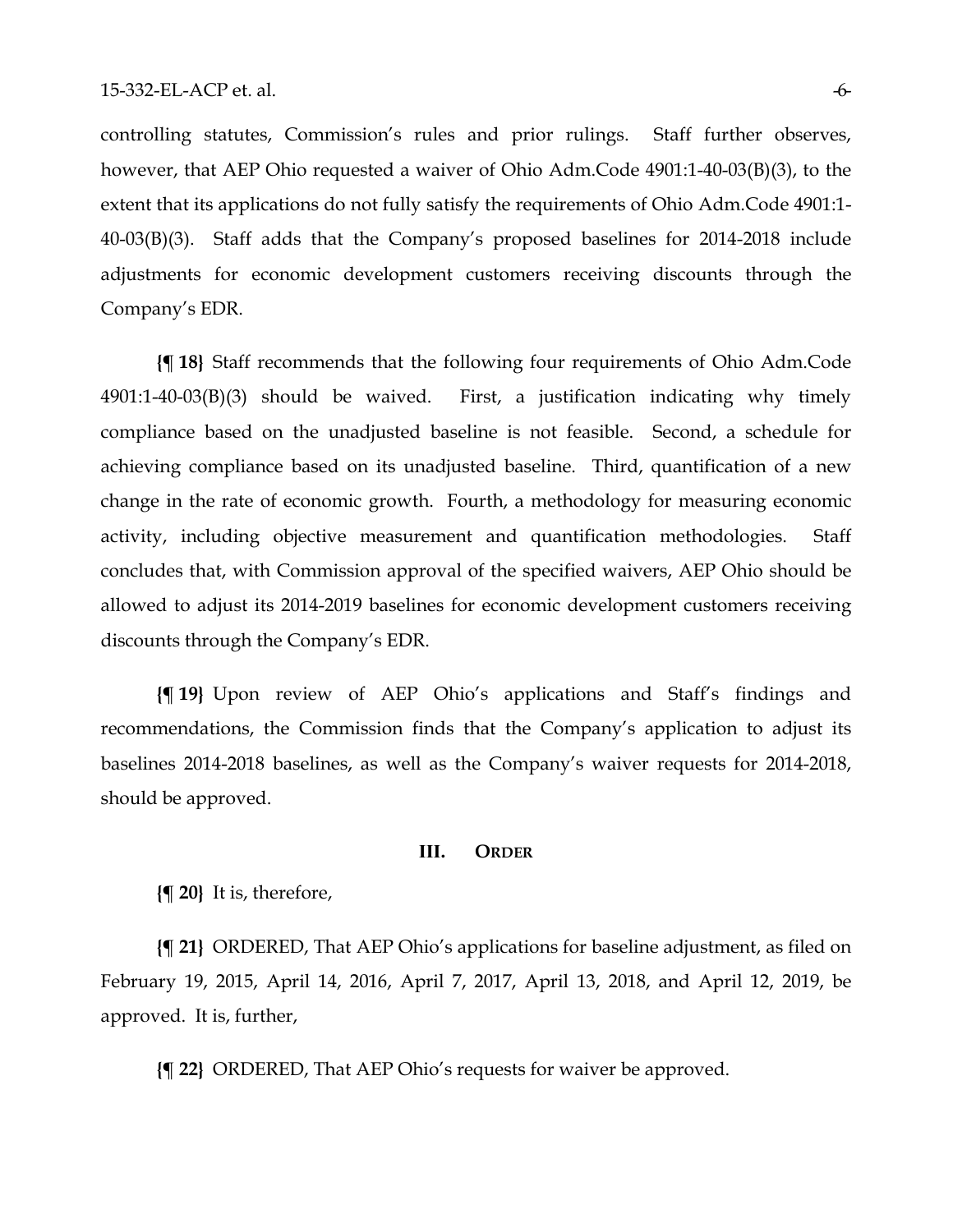**{¶ 23}** ORDERED, That a copy of this Finding and Order be served upon all parties and interested persons of record.

COMMISSIONERS: *Approving:*  Jenifer French, Chair M. Beth Trombold Lawrence K. Friedeman Daniel R. Conway Dennis P. Deters

JML/hac